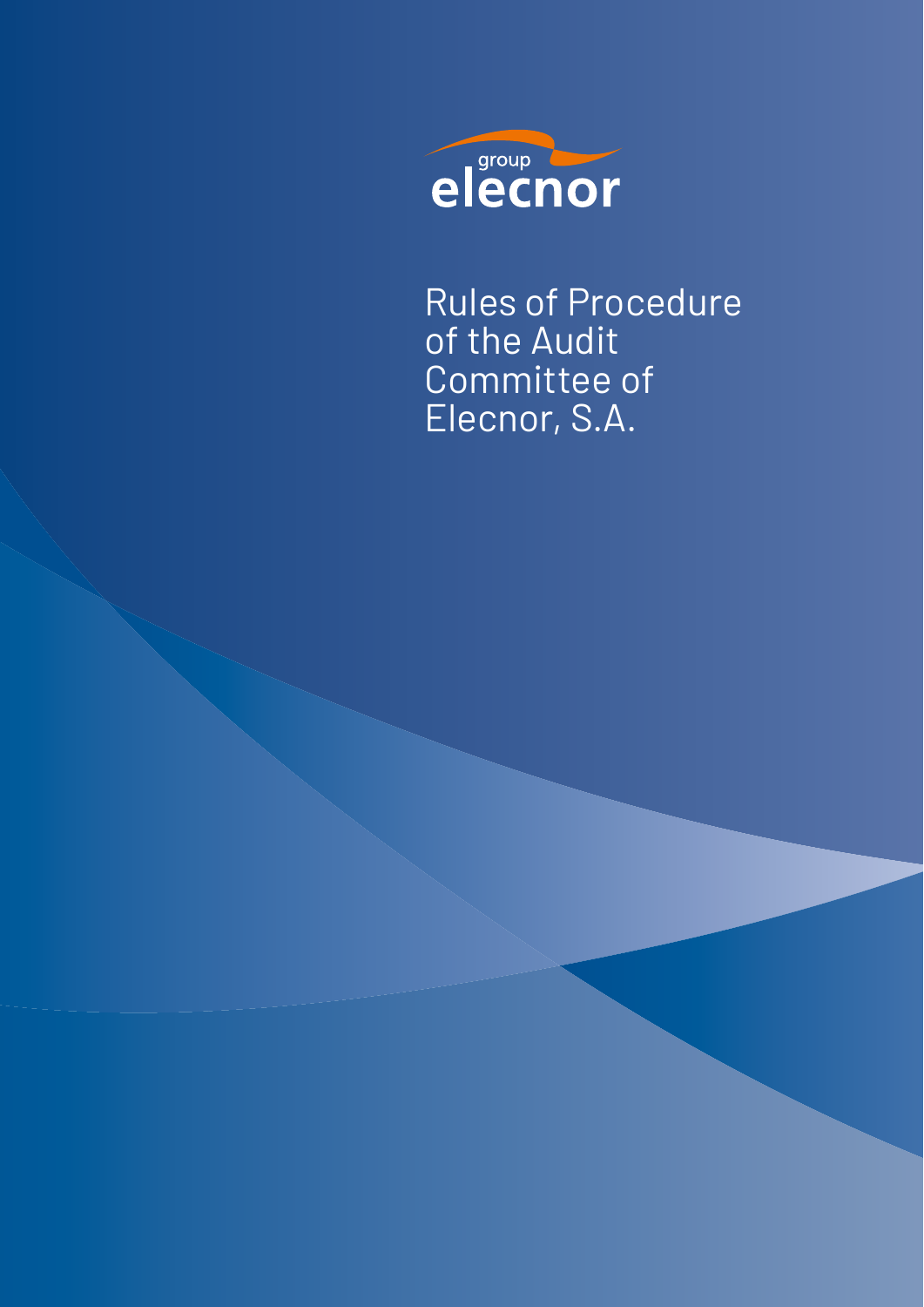

# **CONTENTS**

| Article 1.  | Scope and Purpose                                                                                      | 3 |
|-------------|--------------------------------------------------------------------------------------------------------|---|
| Article 2.  | Interpretation, amendment, and dissemination                                                           | 3 |
| Article 3.  | Composition of the Audit Committee                                                                     | 3 |
| Article 4.  | Officers of the Committee                                                                              | 4 |
| Article 5.  | Duties of the Audit Committee                                                                          | 4 |
| Article 6.  | Convening meetings                                                                                     | 7 |
| Article 7.  | Meetings                                                                                               | 7 |
| Article 8.  | Quorums and passage of resolutions                                                                     | 8 |
| Article 9.  | Committee minutes                                                                                      | 8 |
| Article 10. | Access to information and advice                                                                       | 8 |
| Article 11. | Means and resources                                                                                    | 9 |
| Article 12. | Relations between the Audit Committee and the Board,<br>the external auditor, and the internal auditor | 9 |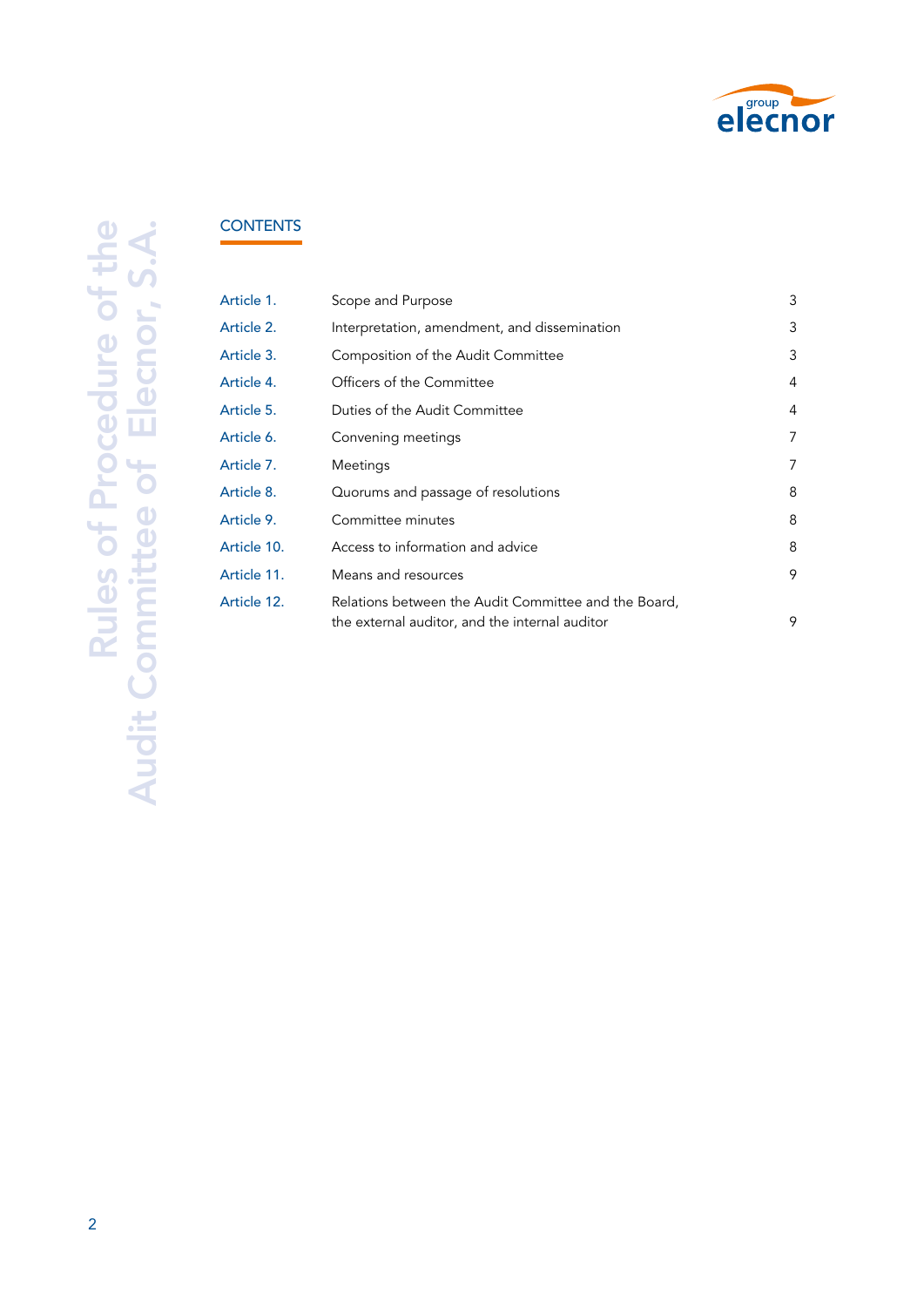

### Article 1. Scope and Purpose

1. The Audit Committee of the Board of Directors of Elecnor, S.A. (the "Company") is established in accordance with the Spanish Corporate Enterprises Act *[Ley de Sociedades de Capital]*, Article 15bis of the Company's Articles of Association, and Rule 13 of the Rules of Procedure of the Company's Board of Directors.

Section 42 of the Spanish Commercial Code *[Código de Comercio]* applies as regards the definition of "Group" for purposes of these Rules of Procedure.

- 2. These Rules of Procedure of the Audit Committee have been approved by the Company's Board of Directors. The rules regulate organisation and operation of the Audit Committee and make suitable provision for it to be able to perform its duties properly in compliance with the Articles of Association and the Rules of Procedure of the Board of Directors pursuant to the principles and recommendations for good corporate governance issued by the Spanish National Securities Market Commission [*Comisión Nacional del Mercado de Valores*] and other competent authorities having in mind the particularities of the Company and of its Group.
- 3. The decisions taken by the Committee itself will apply for all matters not expressly envisaged here. Secondarily, the Articles of Association and Rules of Procedure of the Board of Directors will also apply insofar as they are consistent with the Committee's nature and duties.

#### Article 2. Interpretation, amendment, and dissemination

- 1. The Audit Committee will take the applicable laws and regulations and the principles and recommendations for good governance issued by supervisory authorities, particularly the National Securities Market Commission, into account when implementing and interpreting these Rules of Procedure.
- 2. The Rules of Procedure will be reviewed by the Board of Directors periodically having in mind any suggestions submitted by the Audit Committee. They will be published on the Company's website for shareholders and the general public.

#### Article 3. Composición de la Comisión de Auditoría

1. The Board of Directors will establish an Audit Committee, to be composed of no fewer than three and no more than five non-executive Directors appointed by the Board of Directors. A majority of Committee members will be independent Directors, and one member will be appointed on the basis of his or her knowledge and experience in accounting matters, auditing matters, or both.

The Board of Directors will endeavour to ensure that the Audit Committee members as a whole, in particular its Chair, are knowledgeable and experienced in accounting and auditing matters, in the management and control of financial and non-financial risks, and in any other areas relevant to the performance of the Audit Committee's work.

- 2. Without prejudice to endeavouring to meet gender diversity and other diversity criteria, the Committee members overall are to possess the technical knowledge relevant to the Company's area of business.
- 3. Except as stipulated in the following Rule, Committee member appointments will be for the same terms to which those individuals have been appointed as Company Directors. A Director will cease to be a member of the Audit Committee on ceasing to be a Company Director.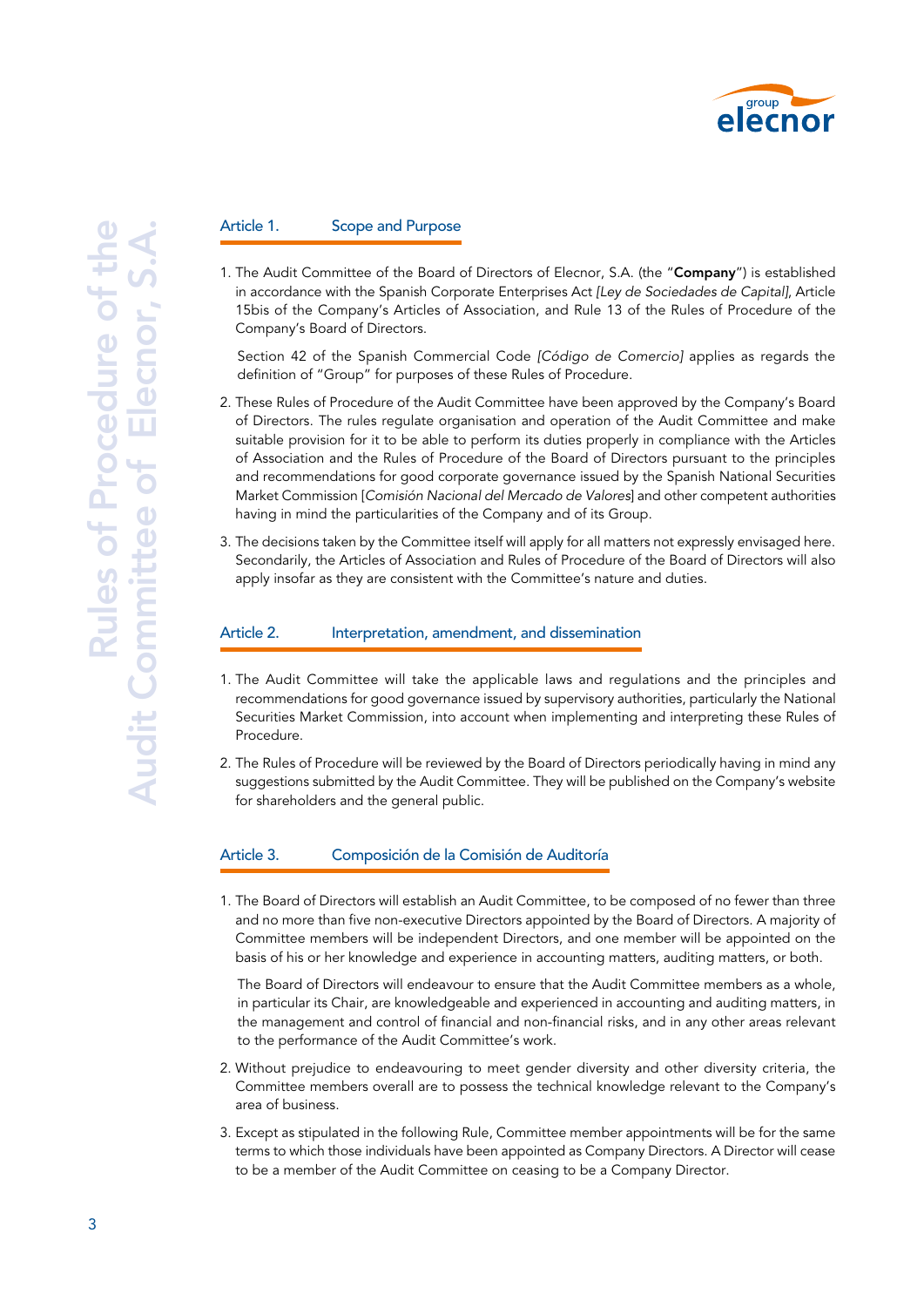

#### Article 4. Officers of the Committee

- 1. The Audit Committee will appoint one of its independent Director members to be its Chair for a term of four years. The Chair may be re-appointed to another four-year term as Chair one year after his or her term has ended or he or she has ceased to serve as Chair, without prejudice to continuing or being re-appointed as a member of the Audit Committee.
- 2. The Audit Committee will also appoint a Secretary, who may be the Secretary of the Board of Directors, on condition that he or she is not an executive Director.

The Secretary of the Audit Committee will assist the Committee Chair in planning Committee meetings and gathering and circulating the requisite information sufficiently in advance and will also draw up the minutes of meetings.

## Article 5. Duties of the Audit Committee

- 1. Notwithstanding any other tasks that may be assigned to it by the Board of Directors, the Audit Committee will have the following duties:
	- (i) In respect of supervising financial and non-financial information:
		- a) In the person of its Chair, to inform the General Shareholders Meeting regarding any matters falling within its purview raised by shareholders. More particularly, to report on audit results and explain the role the Committee has played during the auditing process and how audits have helped enhance the integrity of financial information.
		- b) To oversee and assess the process of drawing up and submitting the requisite financial and non-financial information on the Company and on its Group, as the case may be; to monitor compliance with legal and regulatory requirements; to ensure that the scope of consolidation has been suitably defined and accounting principles are properly followed; and especially to determine, consider, and supervise the effectiveness of the internal control of financial reporting (ICFR) system and make suggestions or recommendations for safeguarding financial integrity to the Board of Directors.
		- c) To report in advance to the Board of Directors concerning the financial information, management report, and, where appropriate, any requisite non-financial information that the Company is to make public periodically.
		- d) To ensure that the annual financial statement the Board of Directors submits to the General Meeting has been drawn up in accordance with accounting standards. Where the external auditor has included an observation in its audit report, the Audit Committee Chair will clearly explain the Committee's views on its significance and scope to the General Meeting and will make a summarised version of its views available to the shareholders when the notice of meeting is issued, together with the rest of the proposals and reports of the Board.
	- (ii) In respect of supervising internal control of financial reporting:
		- a) To supervise the effectiveness of the internal controls of the Company and its internal audit function in charge of ensuring proper operation of the internal control and reporting system and to discuss with the external auditors any material weaknesses found during the audit and draw conclusions as to the degree of reliability and confidence of the system, all without surrendering its independence. To these ends it may make any appropriate suggestions or recommendations to the Board of Directors and perform the relevant follow-up.
		- b) To supervise the internal audit unit overseeing proper functioning of the internal control and reporting systems, functionally subsidiary to the Committee Chair, in particular: (i) to assure the independence of the unit that performs the internal audit function; (ii) to propose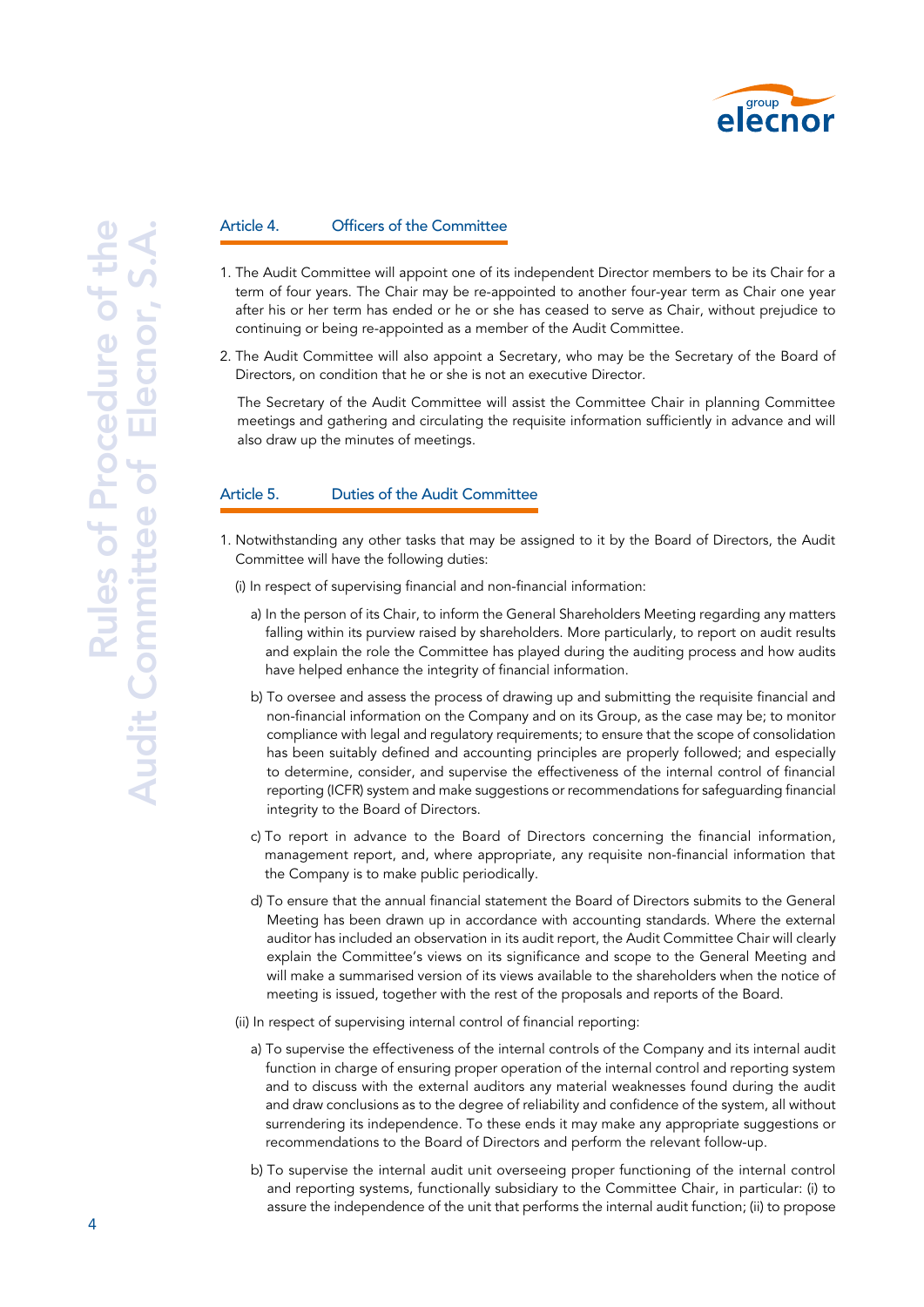

the selection, appointment, and removal of the Chief Audit Executive; (iii) to propose the unit's budget; (iv) to approve the annual work plan and guidelines and ensure that the unit's activities focus mainly on relevant risks, including reputational risks; (v) to receive regular reports on the unit's activities; and (vi) to ensure that the members of the management team heed the conclusions and recommendations of its reports.

The Chief Audit Executive will report directly to the Audit Committee on performance of the unit's annual work plan, on any incidents and constraints that arise in the course of its work, and on the results and follow-up of its recommendations; the CAE will submit a report on the unit's activities at the end of each year.

- c) To set up and supervise a mechanism for employees and others who are connected with the Company, e.g., Directors, shareholders, vendors, contractors, or subcontractors, to report any potentially significant financial, accounting, or any other sort of irregularities affecting the Company which they may observe in the Company or its Group. The mechanism should ensure confidentiality, or at least make provision for anonymous reporting, while at the same time respecting the rights of the reporting and the reported persons. It should also provide for periodic reporting on operation of the mechanism and means for suggesting possible ways to improve the mechanism and reduce the risk of future irregularities.
- d) More generally, to ensure that existing internal control policies and systems are effectively implemented in practice.
- (iii) In respect of supervising risk management and control:
	- a) To supervise and assess the effectiveness of management and control systems for both financial and non-financial risks affecting the Company and the Group (including operational, technical, legal, social, environmental, political, and reputational or corruption-related risks) and to reassess at least yearly the list of the main risks and propose any changes to the Board.
	- b) To supervise the risk management and control unit.
- (iv) In respect of the external auditor:
	- a) To submit proposals for selecting, appointing, re-appointing, and replacing the external auditor to the Board of Directors for referral to the General Shareholders Meeting and to take charge of the selection process in conformity with the applicable laws and regulations and of the conditions of engagement, and for that purpose it will:
		- 1º. specify the procedure for selecting the external auditor; and
		- 2º. draw up a reasoned proposal.
	- b) To obtain from the external auditor, on a regular basis, information on the audit plan, on performance of that plan, and on any other questions connected with the auditing process, especially discrepancies that may arise between the external auditor and Company management.
	- c) To establish suitable relations with the external auditor regarding submission of information on questions that could jeopardise its independence for review by the Committee together with any other questions relating to the auditing process and any other communications prescribed by the auditing legislation and other auditing regulations and standards and, when appropriate, to authorise services not prohibited by the applicable laws and regulations concerning independence.

To obtain a declaration from the external auditor stating its independence from the Company and from the entities directly or indirectly related to it along with itemised, detailed information on additional services of any kind that it may provide and the corresponding fees paid by those entities to the external auditor or to persons or entities related to it, in accordance with the statutory framework regulating auditing practice.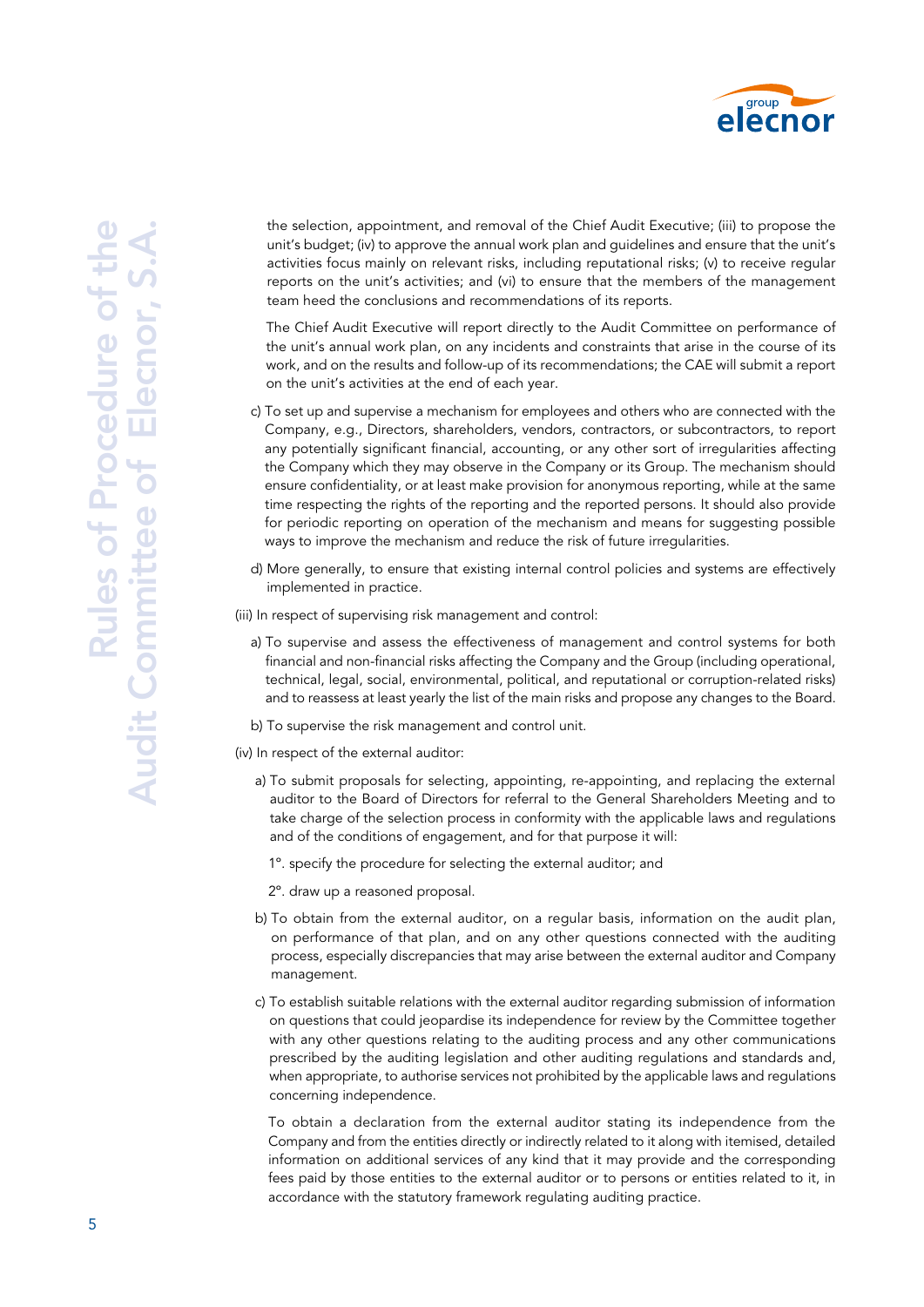

- d) To issue an annual report in advance of the external auditor's report setting out its opinion as to whether the auditor's independence has been compromised. This report will necessarily include a reasoned assessment of each of the additional services apart from auditing referred to in the preceding item, both individually and in aggregate, from the perspective of independence and the statutory framework regulating auditing practice.
- e) To defend the external auditor's independence in the performance of its duties, in particular:
	- (i) should the auditor resign, to examine the circumstances surrounding and the reasons for resignation;
	- (ii) to supervise announcement by the Company of a change in auditor through the National Securities Market Commission and to submit a statement regarding the existence of any disagreements with the outgoing auditor and what they might be;
	- (iii) to ensure that the external auditor's remuneration for its work does not compromise the quality of the work or the auditor's independence;
	- (iv) to set guidelines capping the fees the auditor may be paid each year for services other than auditing; and
	- (v) to ensure that the Company and the external auditor obey the law in force concerning providing services other than auditing services and limits on economic dependence by auditors and all other laws and regulations connected with auditor independence generally.
- f) To ensure that the external auditor meets yearly with the full Board of Directors to report on the work done and the status of the Company's accounting situation and risks.
- g) To draw up a final assessment of the auditor's performance and its contribution to audit quality and financial information integrity.
- (v) In respect of supervising compliance with the Company's corporate governance rules and internal rules of conduct:
	- a) To supervise compliance with the Company's corporate governance rules and policies and internal rules of conduct and ensure that corporate culture is aligned with the Company's purpose and values.
	- b) To supervise implementation of the general corporate, non-financial, financial, and economic communications policy and communications with shareholders and investors, proxy advisers, and other stakeholders. Also, to monitor the Company's relations and communications with small and medium-sized shareholders.

#### (vi) Other duties:

a) To report on Related-Party Transactions that need approval by the General Meeting or Board of Directors and oversee the Company's internal procedure for transactions for which the Board of Directors has delegated approval pursuant to the applicable rules.

In drawing up its report the Committee will examine whether the transaction is fair and reasonable from the perspective of the Company and shareholders that do not belong to the related party, as the case may be, and will set out the basis for its opinion and the methods that have been used. Members of the Audit Committee involved in the Related-Party Transaction may not take part in drawing up the report.

- b) To report in advance to the Board of Directors on all matters prescribed by law, the Articles of Association, or the Rules of Procedure of the Board of Directors, and specifically:
	- (i) the creation or purchase of shares in special purpose vehicles or entities based in countries or territories classified as tax havens and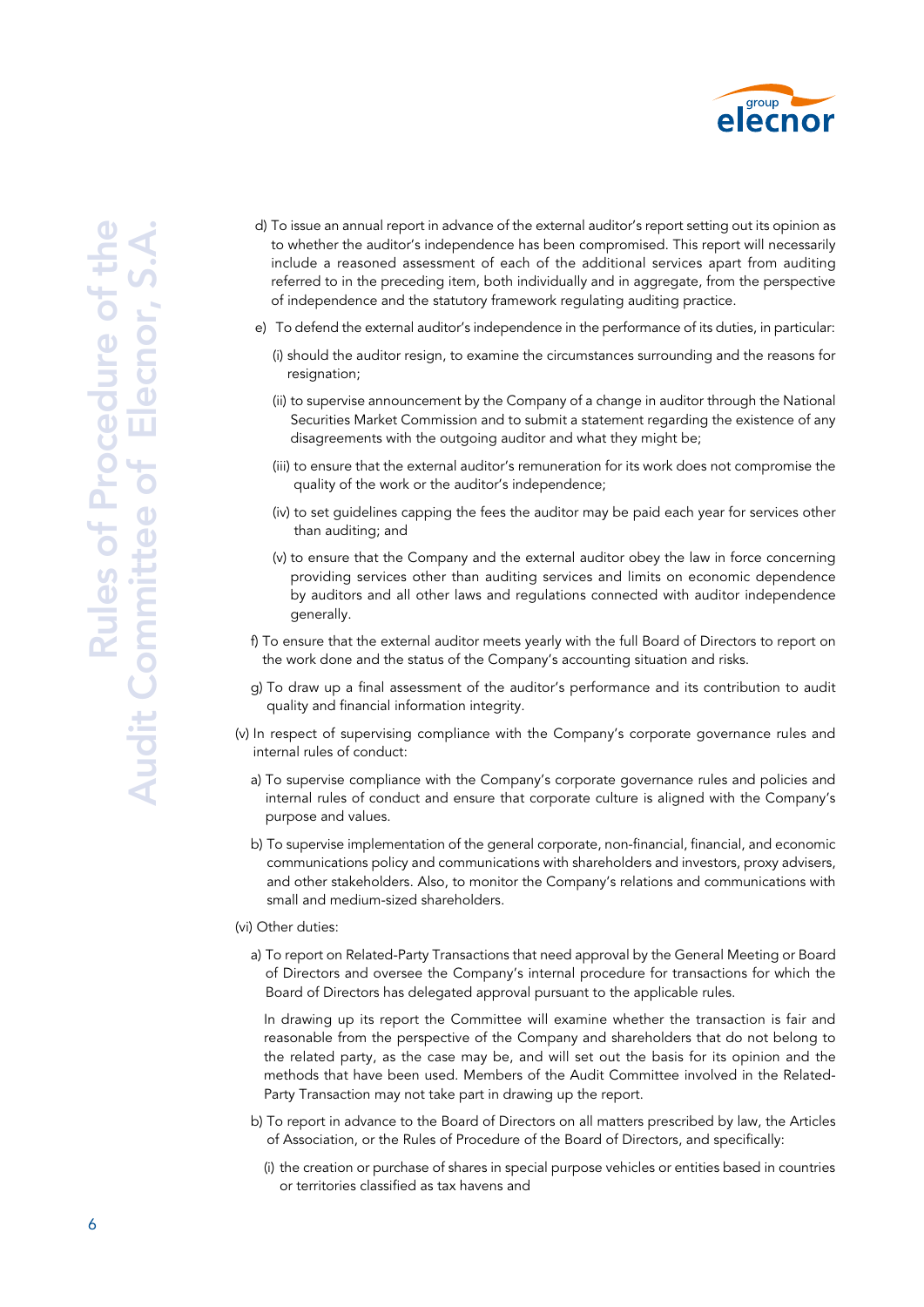

- (ii) the financial terms and accounting implications and where appropriate the proposed swap terms of transactions that entail corporate and structural modifications planned by the Company.
- 2. Each year the Audit Committee will draw up a report on its work and performance during the year as a basis for review by the Board of Directors. The report will contain information on, for instance, the make-up of the Committee, the number of meetings held during the year, the main work carried on during the year, work carried out in association with outside experts, and the main incidents that took place, if any. The report will be placed at the disposal of the shareholders on the Company's website sufficiently in advance of the Ordinary General Meeting.
- 3. When performing its duties the Audit Committee will bear in mind the good governance recommendations and standards issued by the National Securities Market Commission and other competent authorities, though these may be adapted to the specific circumstances of the Company and its Group.
- 4. Each year the Audit Committee will formulate an action plan setting out the main activities to be carried out by the Committee in the performance of its duties.

## Article 6. Convening meetings

- 1. The Audit Committee will meet at least four times a year to review the financial information to be reported regularly to the supervisory authorities. Committee meetings dealing with these subjects will be attended by the internal auditor and also by the external auditor if its report contains any observations, though the auditors will not be present during the decision-making part of the meeting when the Audit Committee takes the corresponding decisions.
- 2. The Committee will also meet at the request of any of its members and whenever convened by the Chair, who will call a meeting whenever the Board or its Chair asks for a report or proposals, and at all events whenever it is appropriate to hold a meeting for the Committee to be able to perform its duties properly.
- 3. Audit Committee meetings will be convened by the Committee Secretary on instructions from the Chair at least five days in advance, unless there are urgent reasons for it to meet sooner or immediately. The notice of meeting will be sent by email or by any other means that furnish confirmation of receipt.

The notice of meeting will in all cases include the meeting agenda, and the requisite information will also be attached, making allowance for the fact that there may be reasons for distributing the information at the meeting itself in certain circumstances.

## Article 7. Meetings

- 1. Audit Committee meetings will be held at the Company's registered office or at any other venue previously designated by the Chair and stated in the notice of meeting.
- 2. A Committee meeting may be held at several different locations linked by systems that enable the participants attending to be recognised and identified, to be permanently interconnected, and to speak and vote, all in real time. The Directors in attendance at any of the linked locations will have the status of participants at a single session of the Committee. The session will be deemed to have met at the venue attended by the Chair or whoever is acting as Chair.

The Audit Committee Secretary will record in the minutes of meetings held in that form not only the members who have attended in person but also those who have been represented by another Committee member and those who have attended the meeting by means of whatever system is in use.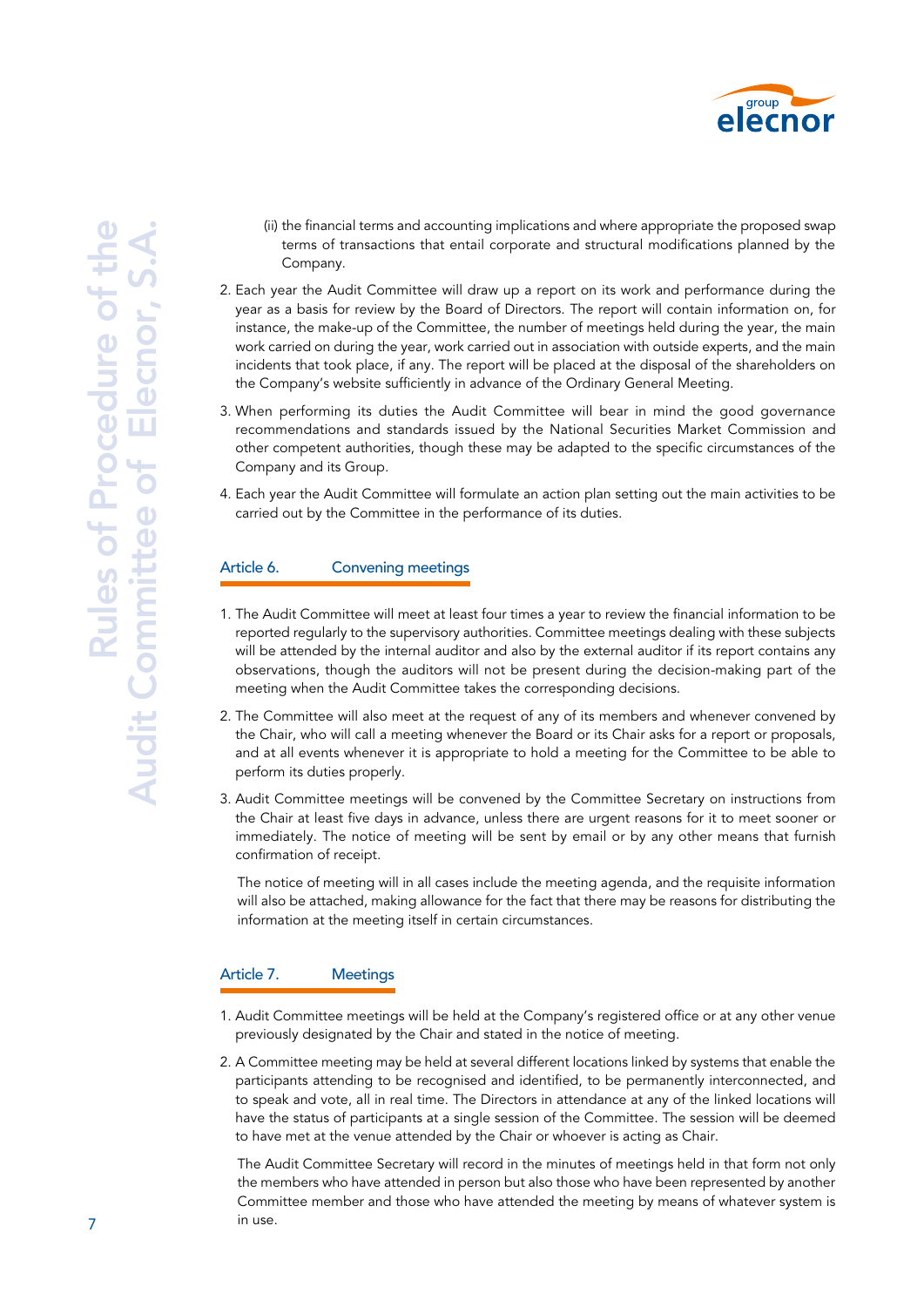

3. Committee members are to spend as much time as necessary examining and assessing the information that has been circulated before they attend Committee meetings.

Meetings of the Committee will be venues for constructive discussions by its members, and free expression and a critical and supervisory mindset will be encouraged. The Committee Chair will ensure that the members may freely take part in the debates.

4. The Audit Committee may call on any Company employee or executive to attend and may even call on them to attend without any other executive being present. Persons called must attend the Audit Committee sessions, lend their cooperation, and furnish whatever information is in their possession.

The Committee may also call on other people to attend its sessions (executive Directors, experts, external auditors, etc.), though only at the invitation of the Committee Chair and only when the specific agenda items for which they have been called are being discussed. More particularly, attendance by executives and other executive or non-executive Directors at Committee meetings will only occur from time to time. The minutes of Committee meetings will record the entrance and exit of the various guests. Guests will not attend the Committee's deliberations and votes without good reason duly explained in the minutes.

## Article 8. Cuorums and passage of resolutions

- 1. The Audit Committee will be quorate when a majority of its members are present or represented. Resolutions will be passed by an absolute majority of the members present or represented at the meeting.
- 2. Audit Committee members may appoint another Audit Committee member to act as proxy. Proxy is to be conferred in writing separately for each meeting, and the Committee Chair is to be notified by means that allow confirmation of receipt of the notice.
- 3. Any Committee member that has a conflict of interest will not take part in the deliberations and voting on resolutions or decisions regarding which the member, or any person related to that member, has a direct or indirect conflict.

## Article 9. Committee minutes

- 1. The Audit Committee's discussions and resolutions will be recorded in a minute book, which will state the date of the session, the participants, the proposals or conclusions put forward, and the resolutions adopted at the session and will be signed by the Committee Chair and Secretary or whoever may be acting for them in those capacities, as the case may be.
- 2. The Committee minutes will be at the disposal of all the members of the Board of Directors.

## Article 10. Access to information and advice

- 1. The Audit Committee will be entitled to adequate, pertinent, and sufficient access to any and all information or documents concerning matters within the scope of the Committee's remit in the Company's possession that the Committee considers necessary for it to perform its duties.
- 2. Furthermore, the Committee may, at the Company's expense, seek the assistance or advice of outside experts whenever it considers this to be necessary or appropriate for it to better perform its duties.